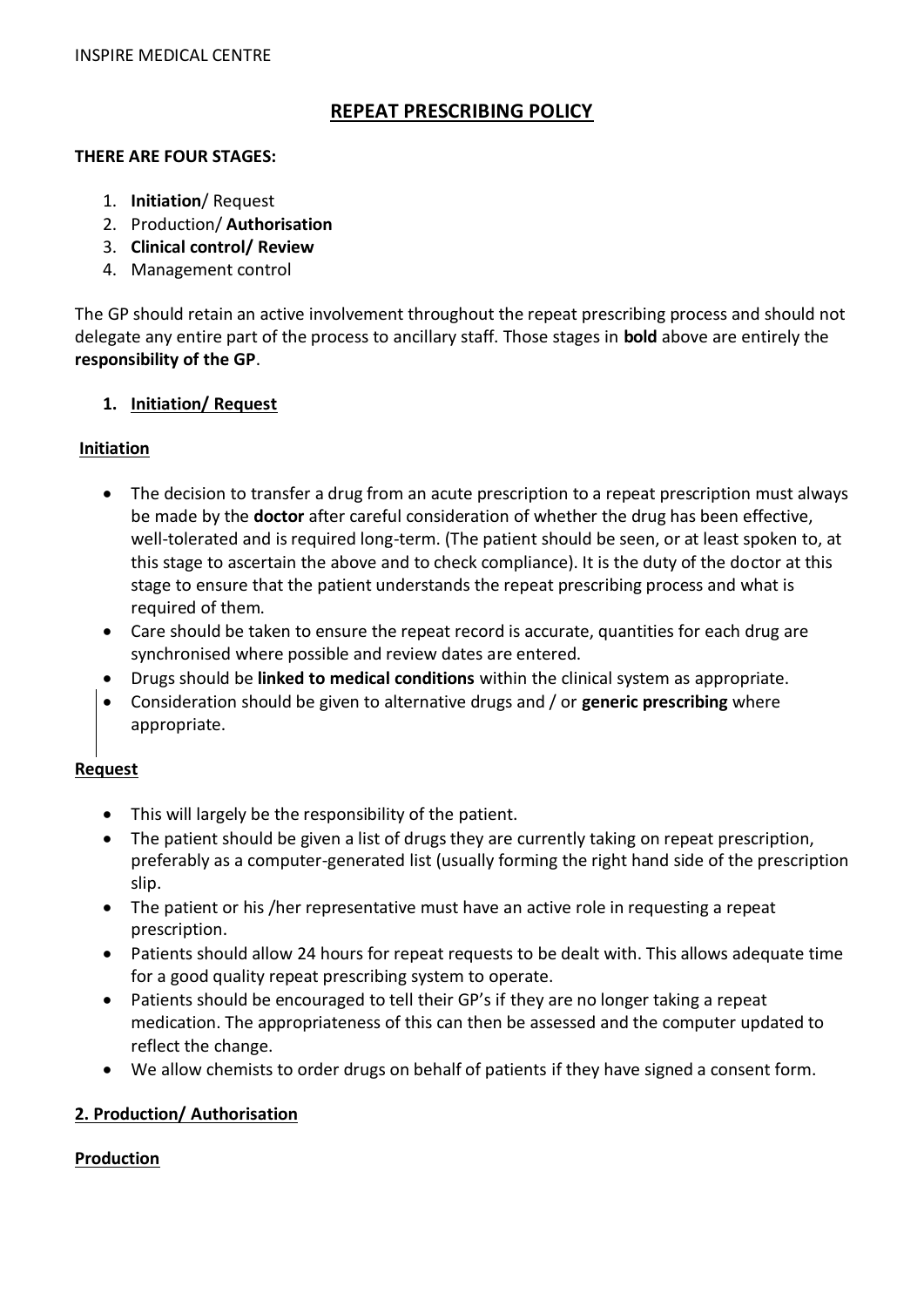- This will usually be the responsibility of the repeat prescribing lead
- A compliance check is preferable at this stage and the computer should normally alert the user if medication appears to be over or under used. Particular attention should be paid to 'as required' drugs and if problems are suspected the doctor should be alerted, preferably before the prescription is produced.
- Staff should not supply further repeat prescriptions at shorter time intervals than have been authorised without agreeing the reason for the early request, e.g. holiday.
- Provided there appears to be no problem, a prescription can be generated and left for the doctor to authorise and sign, with the notes to hand (computerised or manual) as far as practically possible, to cross check the validity and appropriateness of the request. Situations where notes should always be available include:
	- 1. Where the request slip indicates that a review is necessary
	- 2. Where any drug requested by the patient is not on their repeat record
	- 3. Where any of the following drugs are requested:
		- Temazepam
		- Diazepam (Valium )
		- DihyGPocodeine
		- Paracetamol and codeine 500/30 preparations, e.g. Solpadol, Tylex
		- $\bullet$  PPI
		- All controlled drugs

4. Where the item requested has been issued less than one month previously.

5. Any request about which the practice staff are concerned or uncertain.

- Where additions or corrections are made the doctor signing the prescription should initial or countersign against them. A record should be made of any subsequent handwritten alterations to computer-generated prescriptions.
- Blank prescriptions should never be signed by a doctor for later completion by him/herself or a delegate. **To do so is in breach of terms of service.**
- Unused space should be cancelled out under the last drug by a computerised mechanism or by the doctor deleting the space manually.
- All repeat prescriptions issued should be recorded on the computer.
- Practices should store prescriptions awaiting collection in a secure way and have a standard time limit for collection of repeat medication (e.g. 4 weeks) after which those not collected should be investigated, e.g. no longer required or medication underused etc. A receptionist should check the box on a monthly basis and destroy uncollected prescriptions and make a consultation note about it as well as informing the doctor.

#### **3. Clinical Control/ Review**

 This is solely the **responsibility of the doctor**, although the nurse can review certain patients on behalf of the doctor, e.g.: contraception and asthma although patients may not necessarily have to be seen by the doctor. The review date is set on the computer for every 12 months.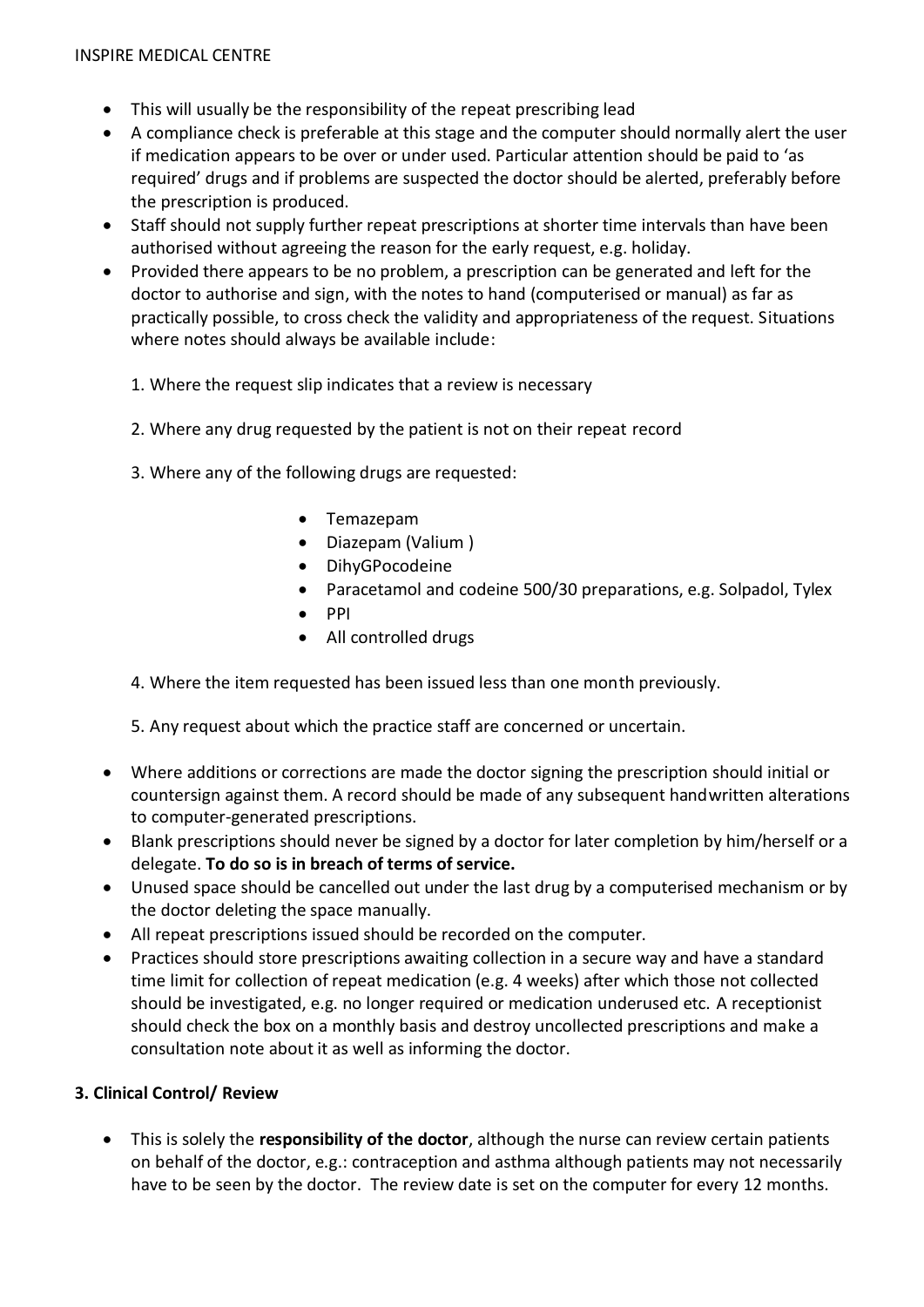- A 28-day supply of 28 days will be given. A few patients being given three months supply, e.g. Oral contraceptives, HRT, hypertension, cholesterol drugs.
- When patients are on several regular long-term medications, quantities should be prescribed to synchronise repeat intervals. In the UK patient packs are moving towards multiples of 28 days (rather than 30)
- When patients are discharged from hospital, their regular medication may have changed. This is a particularly vulnerable time for errors to occur and ideally the **doctor** should amend the repeat record **personally.** A check of prescriptions not yet collected should also be made to ensure that it contains the correct medication.

The following considerations should be kept in mind by the doctor when carrying out medication review consultations:

- 1. **Control** of the condition is this optimal?
- 2. **Unnecessary medication** can anything be stopped?
- 3. Compliance-

Is the patient taking the medication properly? Could the regimen be simplified? Is there a problem with unwanted adverse effects? Check understanding of medication?

- 4. **Monitoring** is this required, e.g. phenytoin levels, INR, TFTs, LFTs, U&Es
- 5. **Cost considerations** change to generics if appropriate, or consider change to a more cost-effective treatment (consider PCT formulary)

## **4. Management control**

This would largely be the responsibility of the practice manager.

Practice staff that write, or are involved in the preparation of, repeat prescriptions should be appropriately trained in the practice protocols for repeat prescribing, what their responsibilities are, and the need for accuracy. This should be on going, but is particularly important for new staff.

Liaison with local community pharmacists is essential if procedures are changed that may ultimately impact on them.

## **An adequate system for the secure storage and use of FP10's should be in place.**

The practice computer system holding the prescribing records must be backed-up regularly.

## **Setting up a repeat prescription.**

- The medication to be included on a repeat prescription should be agreed between GP and patient.
- The importance of the need for regular review of repeat medication should be stressed to the patient.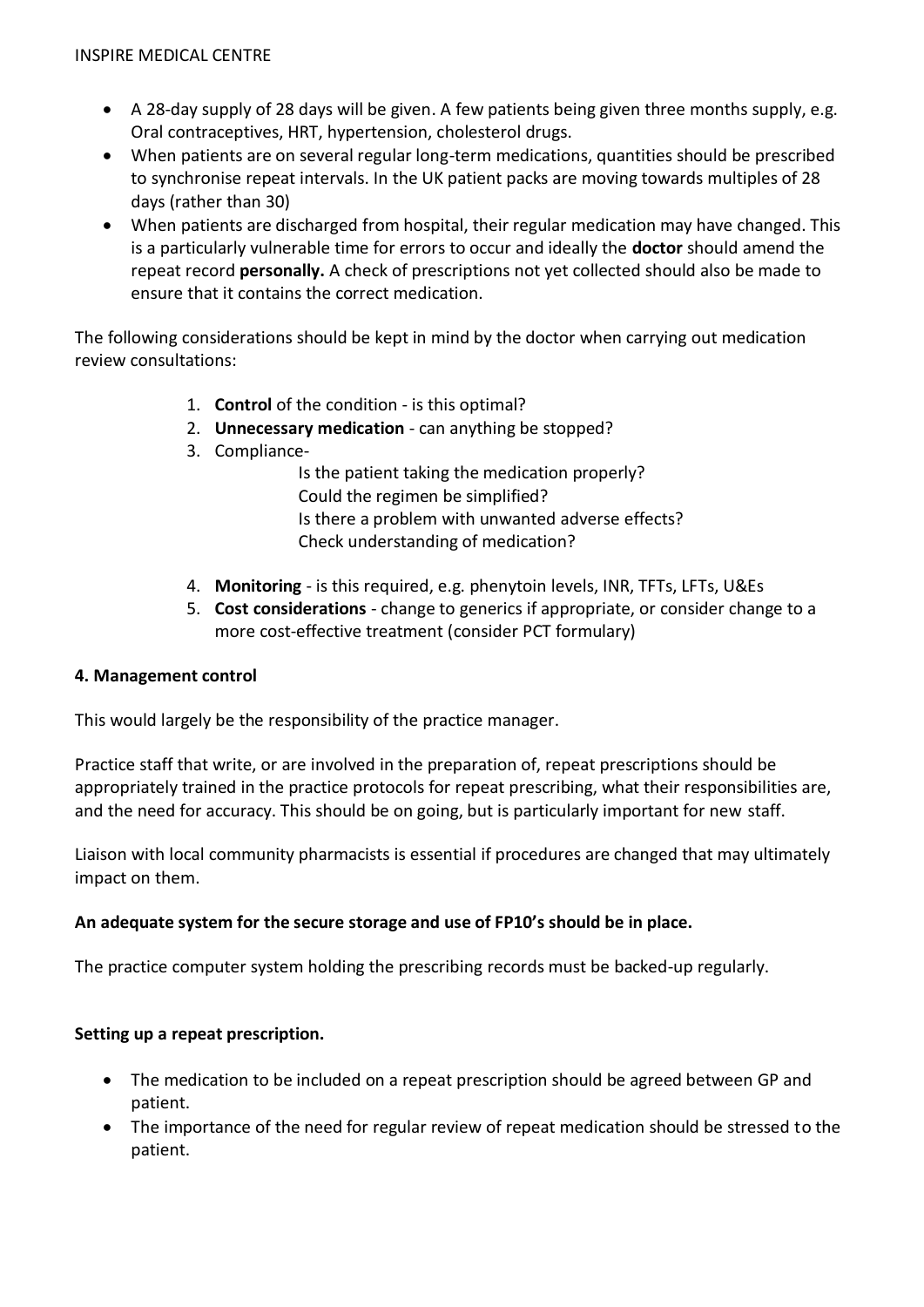- It is the responsibility of the patient's GP to ensure that an accurate up-to-date record of a patient's repeat medication is held in their computer records and that all prescriptions are indicated / linked to a condition.
- Repeat medication prescriptions should last for an agreed length of time, usually 6-12 months, before medication should be reviewed (although this period can be extended if felt appropriate at the discretion of the prescribing GP).
- Provide patients with details of the system operation at an appropriate time (on registration with the practice, on commencing a repeat prescription). Posters detailing the operation of the system should be displayed around the practice.

## **Operation of the system**

The prescription lead is responsible for the day to day running of the system. This should include:

- An appointed member of staff being given responsibility for the daily collection and processing of all repeat prescription requests.
- Routine reauthorisation of repeat prescriptions is the responsibility of the Doctor. If items requested have expired and need reauthorisation the patient is required to attend a medication review, unless housebound. If housebound, the GP is then responsible for deciding whether to automatically re-authorise the repeat prescription or to provide a home visit.

## **When to refer the prescription back to the doctor**

- If anything is unclear with a repeat prescription request refer back to the prescribing GP.
- If a patient requests an item which is not included or differs from the details recorded in their records, they should be referred to the GP.
- If a patient under or over orders items on their repeat prescription indicating poor compliance, this should be highlighted with the GP.

## **Monitoring of repeat prescribing**

Ideally a GP should carry out a medication review when:

- A block of repeat medication comes to an end.
- Patients attend for monitoring of the condition requiring repeat treatment.
- Opportunistically should a patient attend with another complaint.